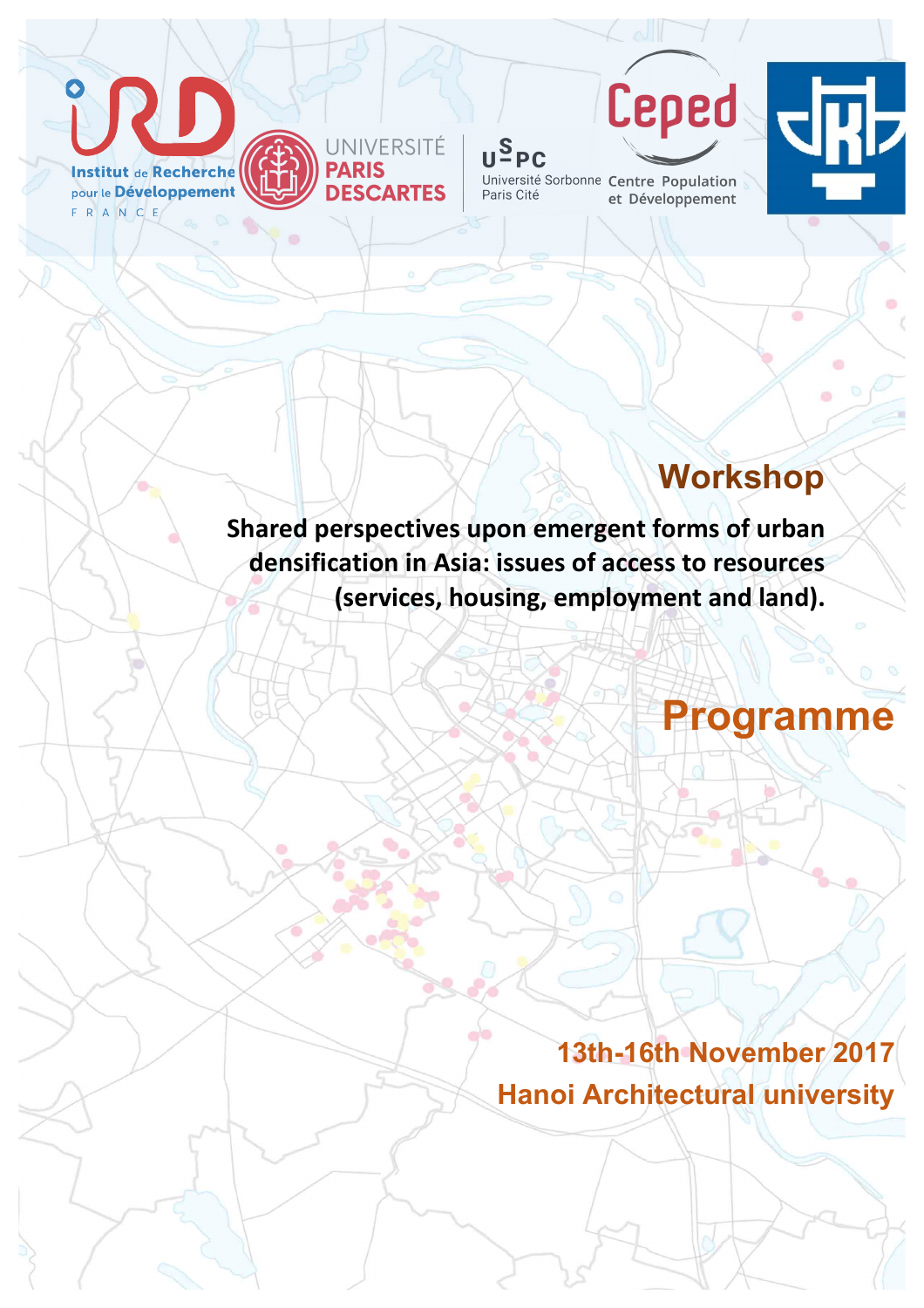#### **Workshop**

## Shared perspectives upon emergent forms of urban densification in Asia: issues of access to resources (services, housing, employment and land).

#### **IRD & Hanoi Architectural University**

#### **Venue: Hanoi Architectural University- 13th to 16th November 2017**

#### **Programme**

13th to 14th November : presentations

#### **Introduction**

Joshua Benjamin Solomom, (Indian Institute of Technology Madras, India), « Analytical introduction on the different categories (Western and Asian) used by Asian scholars to capture the specificity of urban dynamics in their own countries ».

#### *Periurban areas, industrial corridor and linear urbanization along roads*

Rémi de Bercegol (Geographer, CNRS/India) & Nguyen Thai Huyen (Urbaniste, Hanoi Architectural University/Vietnam) : « Eviction of informal waste pickers in urban marging/conflicts of interests with metropolitan policies (India, Vietnam) »

Olivier Telle (Geographer, CNRS/India) & Le Viet Thanh (Geographer/Pasteur Institute/Vietnam) : « Increasing fragmentation of outbreaks managment and policies according to type of towns and actors in India and Vietnam »

Trân Khăc Minh (Geographer, PhD student, University Paris 1/UMR Prodig/Vietnam)/ Joshua Benjamin Solomom, (Indian Institute of Technology Madras, India) / Wong Kit-Ping Tammy (Hong Kong Baptist University) : « Territorial and land regulations/policies in urban villages and and periurban areas : a comparative study in Indian, China and Vietnam »

Christophe Jalil Nordman (Economiste, IRD/IFP, India)/ & Laure Pasquier (Economiste, IRD/Vietnam): « Urban density and social embeddedness: which link?case in India and Vietnam »

Clément Musil, (Urbaniste, Vietnam) & Remi Desmouliers (Geographer, PhD student, University Paris Diderot, Indonesia): « Networks expansion of public transports and minibus services to the margins of metropolis: contraction of markets, adaptation and negociation (Jakarta and Hô Chi Minh Ville) ».

Etienne Monin (University Aix Marseille) & Nguyên Tuan Anh (Vietnamese Academy of Social Sciences) « Farming on the fringes: farming and not farming in Hanoi's and Shanghai peri-urban villages' »

Van Quang Trang (University of Economic and Law, Hô Chi Minh City, Vietnam) & Carine Milcent (CNRS, French Centre for Research on Contemporary China) « Health insurance for migrants in China and Vietnam : a new issue in periurban areas»

#### *New urban areas and Special economic zones and issue of integration of periurban villages*

Douglass Mike, Urban Planning, (Asia Research Institute, NUS), « Rashomon Redux - Gated Housing Enclaves and New Towns in Peri-urban Asia »

Labbé Danielle, (Urbaniste, Institut d'urbanisme, Université de Montréal, Vietnam) & Ratoola Kundu ? (Centre for urban Policy and Governance, School of habitat Studies, Tata Institute of social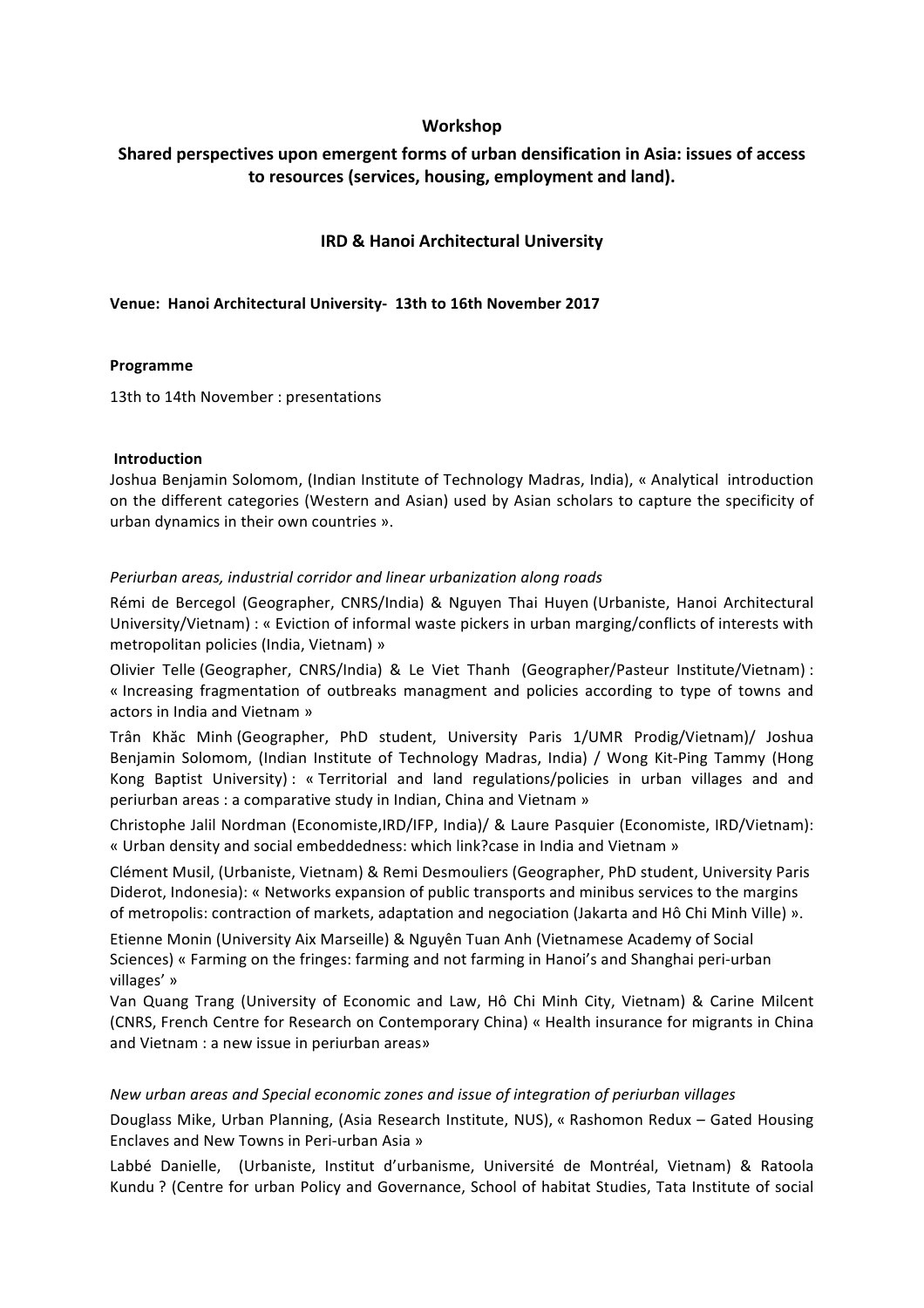Sciences in Mumbai) : « Integration of Gated Communities and urban villages through the use of basic services and local markets: peripheries of Kolkata and Hanoi. »

Tran Minh Tung, (Urbaniste, Hanoi Architecture University) & Peyronnie Karine, Geographer, (IRD/Prodig): « Housing construction and land access in New Urban Areas around Hanoi (Vietnam) and Vientiane (Laos)».

Nguyên Hiêp, architecte, Pham Thi Thanh Huong (PhD student, HAU) & Dr. Shiuh-Shen CHIEN, (professor in development geography Taiwan university ) « Urban land speculation, stakeholders conflicts and emergence of « ghost town » in Vietnam and China.

#### *Non statutory small towns and large villages, clusters of craft villages*

Denis Eric (Geographer, CNRS, India) : « Subaltern Urbanisation in India and lack of access to basic services and resources» & Fadjar Hari Mardiansjh, lecturer for Department of Urban and Regional Planning, Diponegoro University in Semarang, Central Java, (Indonesia) "The Growth of Non Statutory Small Towns in the Periurbanisation of Secondary Metropolitan Areas in Java: Challenges and Opportunities in Urban Services Provision".

Samanta G. / Kiran Kumar Roy (University of Burdwan, India) & Stéphane Milhaud (Bureau  $d'U$ rbanisme, Groupe 8), « The development of small cities in India and China : a comparison of governance, infrastructure and services ».

Shubhagato Dasgupta (CPR, India) & Luisa Moretto (Université Libre de Bruxelles) : « Beyond the sanitary, networked metropolis: Understanding Sanitation drivers in smaller cities in India and Vietnam» 

Fanchette S. (Géographe, IRD/USPC, Vietnam ) & Vijaya Baskar, (MIDS, India), "Political Economy of Small firm based Industrialisation, Technological Change and Regional Development in India and Vietnam".

Yves Duchère (Géographe, CEPED) « Job creation in craft clusters : entreprenership issues for local development in Vietnam highly dense rural areas ».

#### *Slums and deteriorated down-town eviction and gentrification*

Dupont V. (Demographer, IRD/Cessma, India) « From low-rise high-density informal settlements to high-rise high(er)-density socio-economically mixed neighbourhoods: slum redevelopment projects under public-private partnership in Indian metropolises " & Pham Thai Son (Vietnamese-German University, Binh Duong) "Housing policies for the poor in Ho Chi Minh City"

Nguyen Leroy Marie-Lan (Law, Institut des Métiers de la Ville, Vietnam) & Clerc Valérie (architecte urbaniste, IRD, Cessma, Myanmar): « Cross-effects of densification and urbanization: land markets and urban policies towards precarious settlements in Yangon (Myanmar) and Hanoi (Vietnam) »

Emmanuel Cerise (Architecte, Institut des Métiers de la Ville de Hanoi) & Maksudur Rahman (Prof Geography, University of Dhaka) "gentrification of Old Center town, land and housing issues in Vietnam and Bangladesh"

#### *Urban villages*

Nguyên Van Suu (Department of Anthropology, University of Social Sciences of Vietnam, Hanoi) & Naik Mukta (Architecte, CPR, India)/ Kimberly M Noronha : « Understanding densification processes through the nature of rental agreements and contracts in Gurgaon's urban villages. The case of Hanoi of Vietnam and Urban villages »

Tran Mai Anh, (Ho Chi Minh City Architectural University) & Cho Im Sik (Department of Architecture, School of Design and Environment, NUS), « Comparative studies of urban villages in Hanoi and Seoul: Emerging forms of housing, urban practices, and planning issues »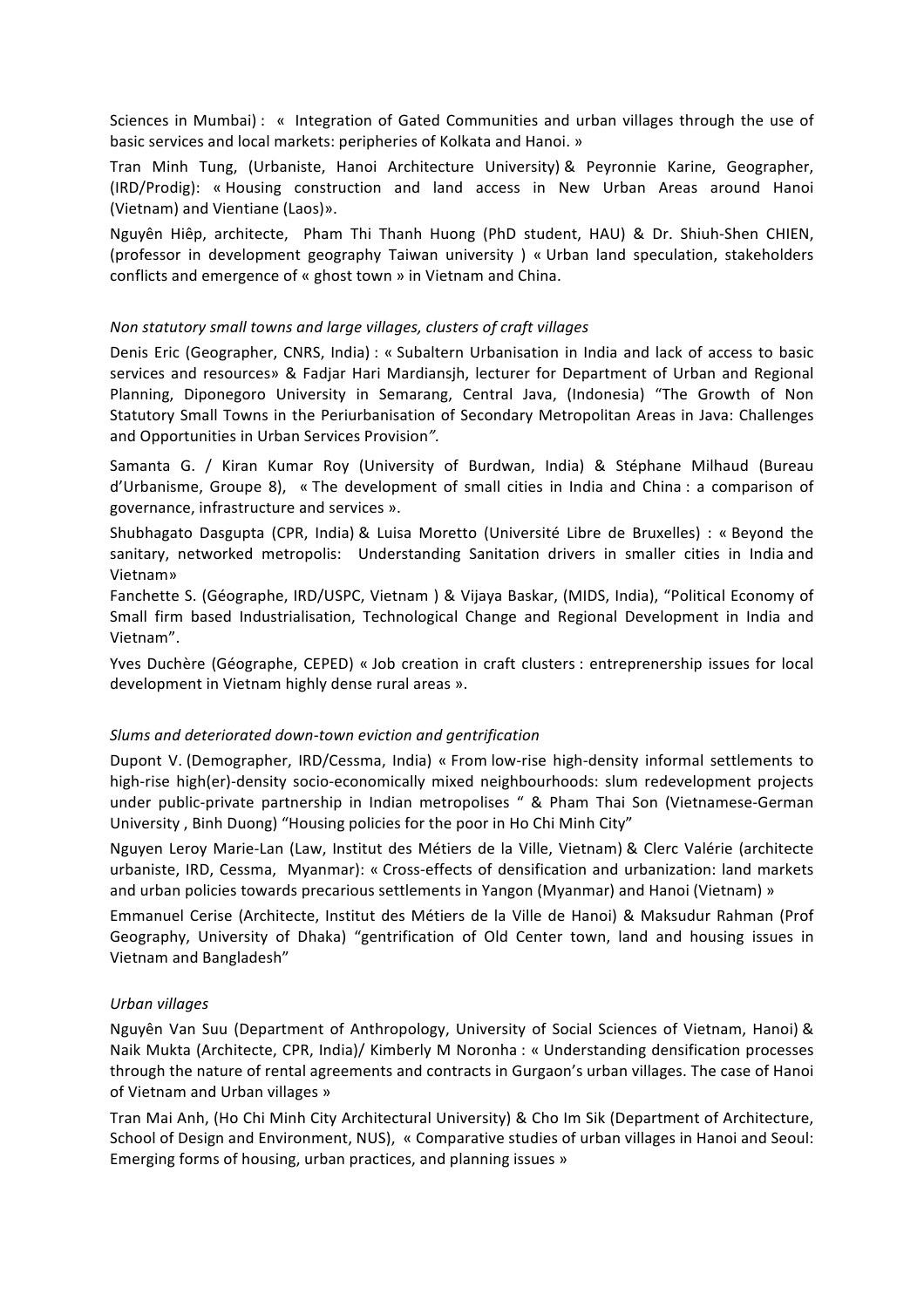Zérah MH.(urbaniste, IRD/India) & Sweta Cess, « Plugging the gaps in urban sanitation: The economy of informal septic tank emptying service in an urban village of Delhi »/ Paramita Rahayu, lecturer Sebelas Maret, Department of Urban and Regional Planning University in Surakarta (Indonesia) " Towards spatial equity for clean water provision: A comparative study of slum and non-slum neighborhood's access for water in a densely secondary city of Surakarta Indonesia".

15<sup>th</sup> November : Methodological questions from the study of emerging forms of urbanisation.

- Eric Denis (CNRS, Géocités): Presentation of the eGeopolis method for studying morphologic urbanisation of towns over than 10,000 inhabitants

- Terry Mc Gee (Department of Geography, University Vancouver): presentation of a holistic and ethnographic approach that uses case studies to mesure and locate diffuse urbanization in the *desakota*

- François Carlet-Soulage (Noi Pictures, photographer Hanoi): presentation of how drones pictures can help to make typologies of emergent forms of urban densification and to locate them.

Meeting for setting up the research program (research questions, methodology, fund raising, PhD training…)

16<sup>th</sup> of November : Two field trips in two teams with the participation of resource people on the spot:

- Peri-urban territories

- A Khu Do Thi Moi (one of the new urban areas = gated communities)
- Cluster of large villages, industrial clusters,
- Dormitory village near industrial zones
- A small administrative town

- Territories in the city

- Villages in the city (the case of My Dinh): a dormitory village for migrants

- The neighbourhood outside the Long Bien dyke: shantytown and hidden houses for the dayworkers at Long Bien Market

- Quang Ba, former kumquat tree village in the first ring of the city's suburbs, which profited from its status as a market garden village and its location on the shore of West Lake to convert itself into an upmarket neighbourhood aimed at expatriates.

During the symposium :

exhibition presentation of work by architecture students

- Exhibition of scale models, photos and drawings from the Recycling Project for Waste from Hanoi and Delhi

- Launching of Vietnamese version of "Hanoi a metropolis in the making" (S. Fanchette, eds)

The public: researchers, teachers, students and planning professionals

Languages: English and Vietnamese